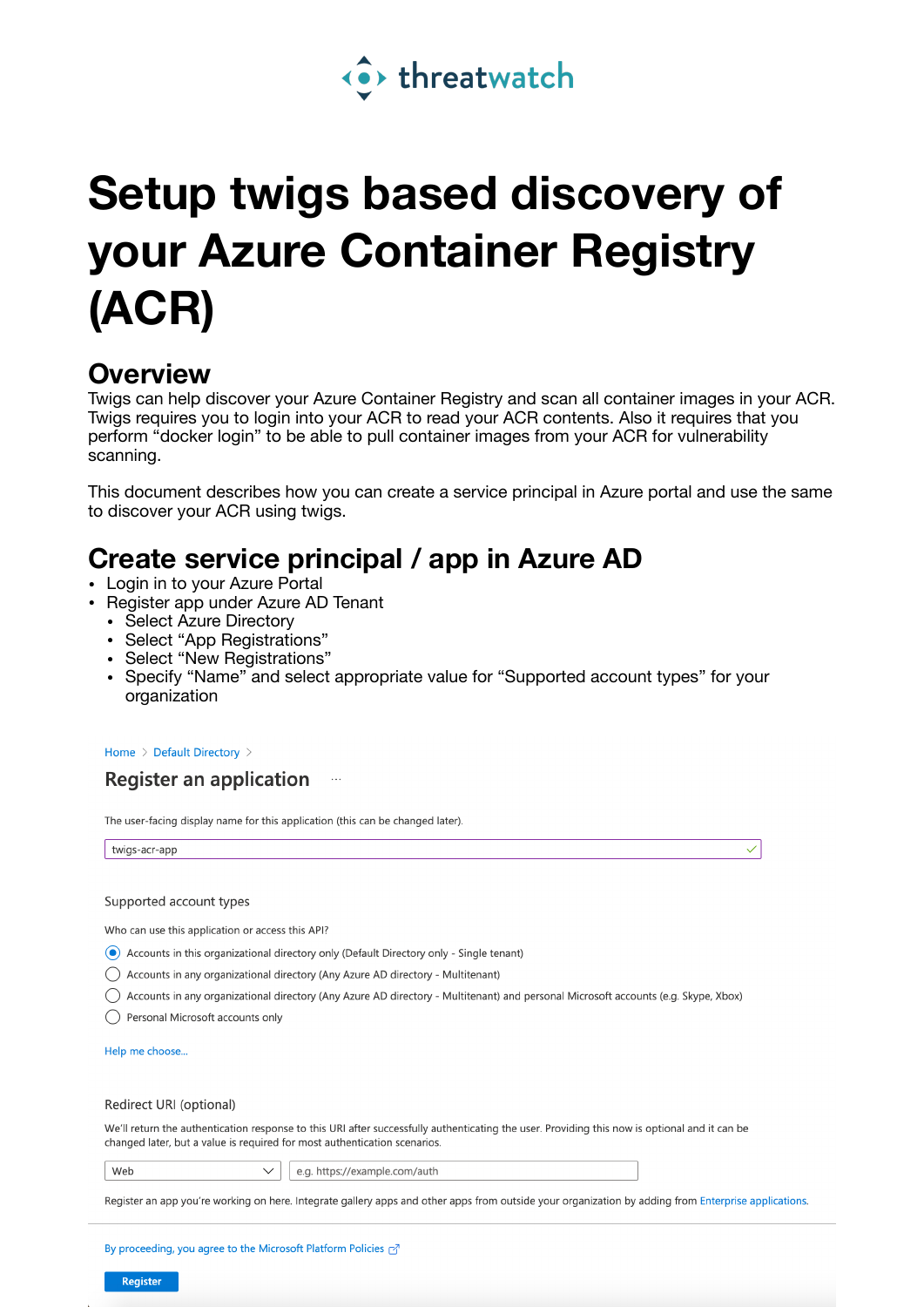

• Click "Register"

### **Grant required roles to service principal / App**

Assign required roles (Reader, AcrPull) to the service principal / App

- In Azure Portal, you need to select the level of scope you wish to assign to the application. You can set the scope at the level of the subscription, resource group, or resource. Here we have selected ACR resource.
- Select "Access Control (IAM)"
- Select "Add role assignment"
- Select Role as "Reader"
- Select the Service Principal / App that you created earlier and add it.

| Home > Container registries > testacrtw                   |                                                                                                                 |                                                                                                                                                | Add role assignment<br>$\times$                                                                                                                                |  |  |
|-----------------------------------------------------------|-----------------------------------------------------------------------------------------------------------------|------------------------------------------------------------------------------------------------------------------------------------------------|----------------------------------------------------------------------------------------------------------------------------------------------------------------|--|--|
| <b>Container registries</b><br>$\ll$<br>Default Directory | $\frac{1}{2}$ testacrtw   Access control (IAM)<br>Container registry                                            | $\ldots$                                                                                                                                       |                                                                                                                                                                |  |  |
| + Create $\frac{100}{200}$ Manage view $\vee$ $\cdots$    | O Search (Cmd+/)<br>$\ll$                                                                                       | $\pm$ Add $\sqrt{ }$ Download role assignments $\equiv$ Edit columns $\circ$                                                                   | Role $\odot$<br>Reader (i)<br>$\checkmark$                                                                                                                     |  |  |
| Filter for any field                                      | <b>Construction</b><br>Activity log                                                                             | Roles (Classic)<br>Check access<br>Role assignments<br>Roles                                                                                   | Assign access to 0<br>User, group, or service principal<br>$\checkmark$                                                                                        |  |  |
| Name 1<br><br><b>Restacrtw</b>                            | P <sub>R</sub> Access control (IAM)                                                                             | My access                                                                                                                                      | Select $\odot$<br>twigs                                                                                                                                        |  |  |
|                                                           | $\bullet$ Tags<br>4 Quick start                                                                                 | View my level of access to this resource.<br><b>View my access</b>                                                                             | twigs-acr-app                                                                                                                                                  |  |  |
|                                                           | $\frac{2}{7}$ Events                                                                                            | <b>Check access</b><br>Review the level of access a user, group, service principal,<br>or managed identity has to this resource. Learn more c' | Selected members:<br>No members selected. Search for and add one or more members<br>you want to assign to the role for this resource.<br>Learn more about RBAC |  |  |
|                                                           | Settings<br><b>Access keys</b><br><b>C</b> Encryption<br>& Identity<br>Networking<br>Security<br><b>A</b> Locks | Find $\odot$<br>User, group, or service principal<br>$\checkmark$<br>Search by name or email address                                           |                                                                                                                                                                |  |  |
|                                                           | Services<br><b>A</b> Repositories<br>& Webhooks                                                                 |                                                                                                                                                |                                                                                                                                                                |  |  |
| Page $1 \sqrt{61}$<br>$\,<$                               | Replications                                                                                                    |                                                                                                                                                | Discard<br>Save                                                                                                                                                |  |  |

• Now similarly add role as "AcrPull" and save.

### **Create application secret for service principal / App**

Create application secret for authentication

- In the Azure Portal select your Azure AD
- From "App Registrations", select your application
- Select "Certificates & secrets"
- Select "Client secrets —> New client secret"
- Copy the value of the client secret, because you won't be able to retrieve it later.